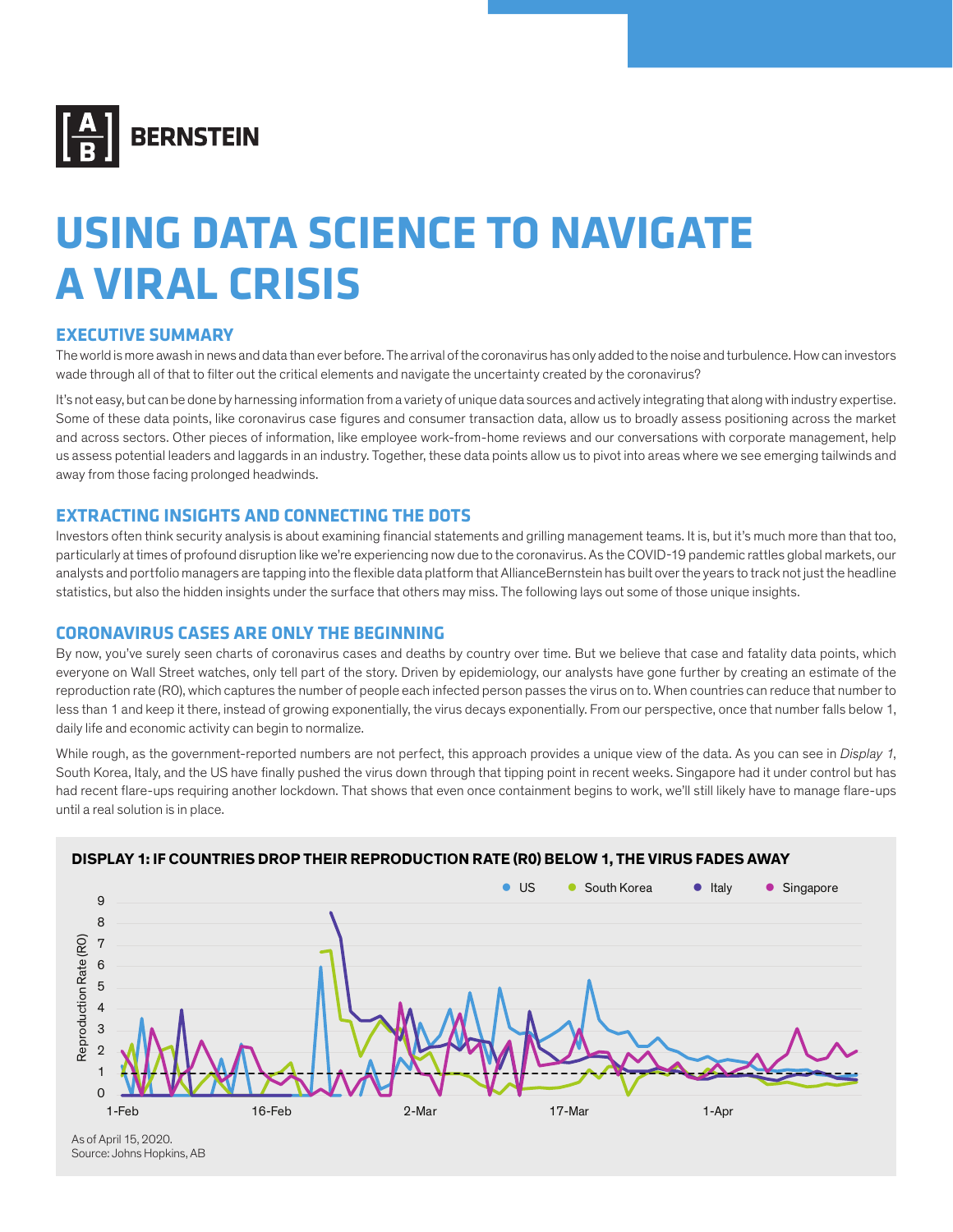# **BEHAVIORAL DATA SHOWS KEY TRENDS AND INFLECTIONS**

Using confirmed case data as well as other metrics that allow us to glimpse behavioral changes, our analysts believe they can identify inflection points in the fight against coronavirus… as well as reversals in the financial markets.

Academic research shows that the best decision-making comes from blending different skills and perspectives. In order to implement that in our research process, we mix the industry-specific knowledge of our fundamental analysts along with the capabilities of our data science team. Using our data platform, our analysts can capture elements of consumer behavior from various angles and combine those views to build a picture of how people and companies are responding to the pandemic.

For example, after troughing earlier this year, Chinese internet searches for "vacation" have started to rise again. This is paralleled by recent weeks' data showing the number of daily active users of Chinese travel booking websites has risen well above the levels seen a year ago. Meanwhile, in the US, searches for "vacation ideas" have fell off a cliff in March and may have bottomed in the past couple weeks (*Display 2*).

#### **DISPLAY 2: GOOGLE SEARCHES FOR "VACATION" IN CHINA AND THE UNITED STATES (SEARCH POPULARITY)**



Another interesting source of data and insights is daily and weekly consumer transaction data, which allows us to see the economic impact of the virus weeks or months before it appears in company earnings and government economic data. By looking at spending across various industries, we can clearly see the pantry-stocking effect for grocers, the recent boon for video game companies, and the significant decline in revenues across the travel and hospitality industry (*Display 3*).



# **DISPLAY 3: GROCERY AND VIDEO GAME SPENDING INCREASED WHILE DISCRETIONARY SPENDING COLLAPSED**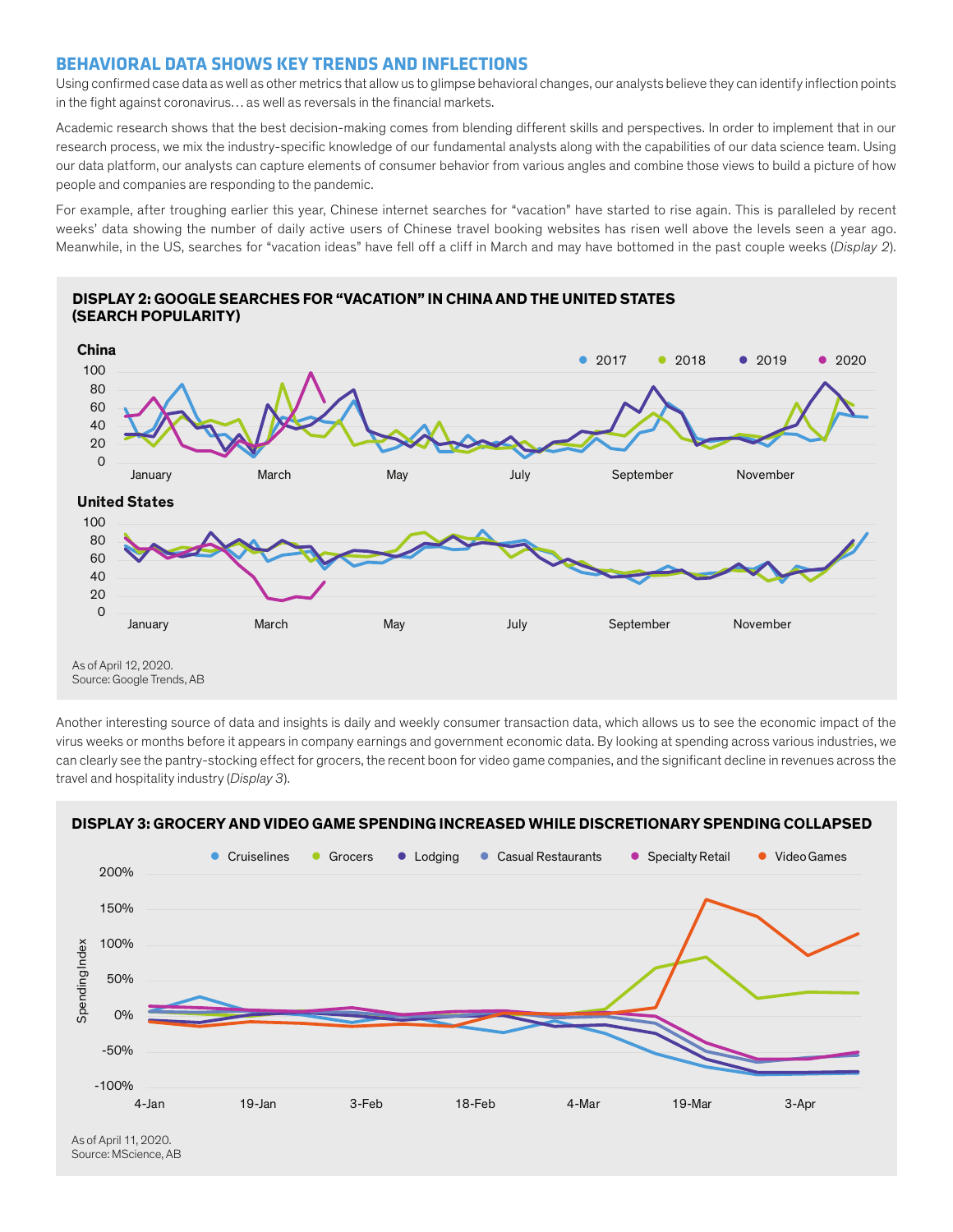# **ALTERNATIVE DATA SEPARATES THE WHEAT FROM THE CHAFF**

While those data points help us view the broad macro and industry trends, which help with our market timing and sector allocations, we're also sifting through the data to distinguish how different companies are positioned to weather this storm and how well they're proving themselves through these challenging times. This enables us to differentiate them from their competitors and thus enhance our stock selection process.

For instance, suppose we want to see how exposed various US semiconductor companies' supply chains are to China. Looking at our data, we see that most of their suppliers are actually in the United States (*Display 4*). Looking at the semiconductor manufacturers' customers rather than their suppliers, we can see that most of these companies make semiconductors for Apple, so any negative impact on demand for iPhones, iPads, and MacBooks will hit them as well.



In addition, we're able to utilize alternative data to monitor how companies in various industries are handling the switch to work-from-home arrangements. This can have both operational and reputational ramifications—if workers aren't equipped to effectively do their jobs at home, then corporate productivity will suffer. And if this is connected to other human resources issues, it could presage dissatisfied workers leaving once the economy normalizes, creating longer-term headwinds.

As an example, let's look at the US health insurance industry (*Display 5, next page*). Many of these companies seem to be doing a good job, with workfrom-home complaints hovering at around a normal level. But starting last fall and continuing through the present, one company (which we've renamed Company A here) has had an increasing volume of work-from-home complaints. Looking at it the other way, from the perspective of positive workfrom-home comments, we spot the same issue. Most companies have a normal level of positive comments on their work-from-home accommodations. But now Company A is well below the pack, with relatively few employees speaking positively about their work-from-home arrangements. That raises questions about what is otherwise a highly regarded company in the industry.

#### **CORONAVIRUS IS A CORPORATE ENGAGEMENT ISSUE**

Finally, we have not let our Environmental, Social, and Governance (ESG) analysis and corporate engagement dwindle due to this pandemic. Quite the contrary, we've actually incorporated companies' coronavirus responses directly into our ESG framework and our proprietary ESIGHT platform, which shares company-level ESG data and perspectives across our global research teams. This enables all our teams to access and add information about companies' evolving fundamentals and ESG practices and to directly share insights into their coronavirus responses.